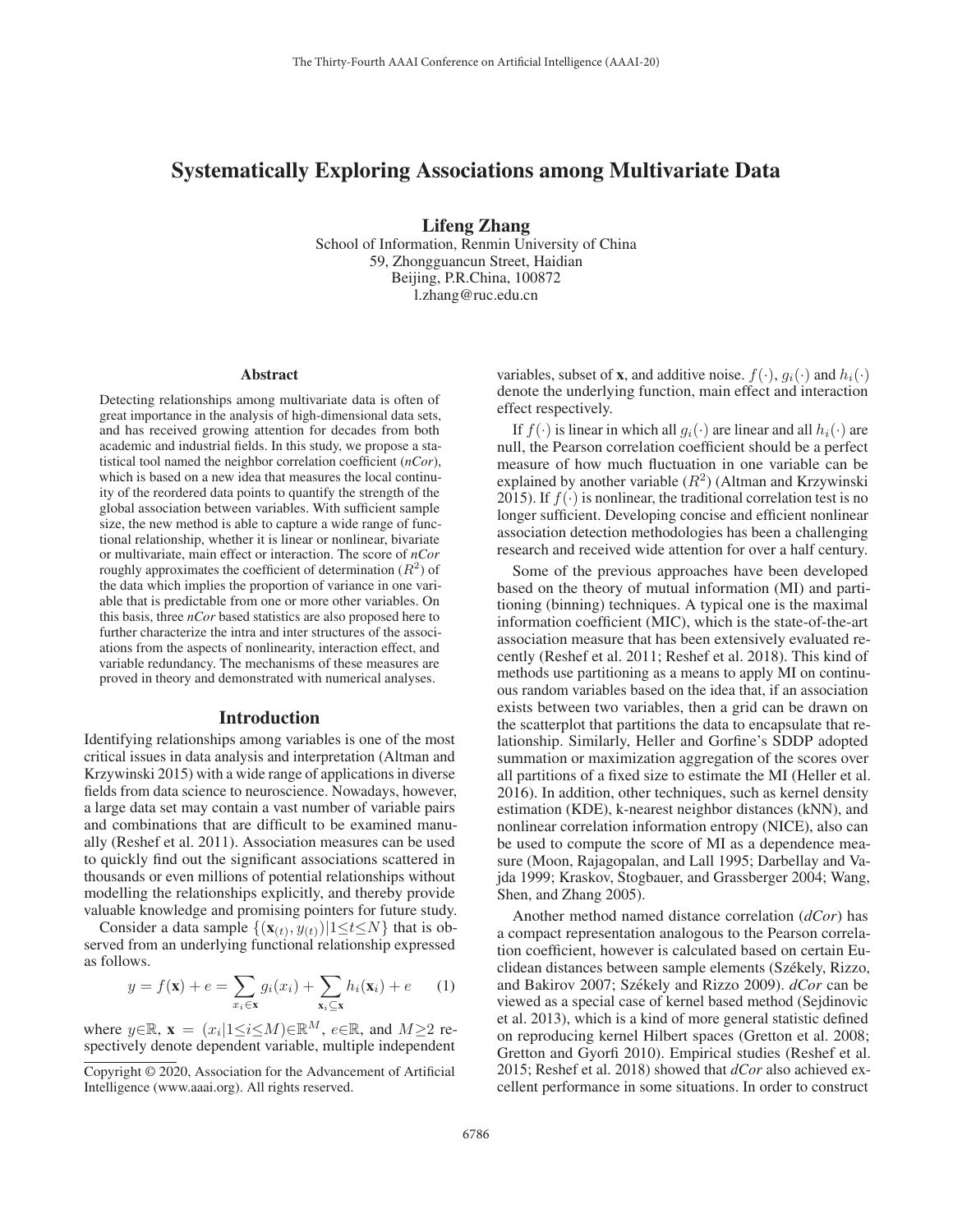a distribution free test, Székely and Rizzo (2009) considered using the ranks of each random variable instead of the actual values in computing *dCor*, and Heller, Heller, and Gorfine (2013) introduced an association test based on the cross-classification of the distances from center points.

From the 1980s, a number of higher order correlation measures have been proposed to construct concise nonlinear model validity tests (Aguirre 1995; Billings and Zhu 1995; Mao and Billings 2000) for system identification. Zhang, Zhu, and Longden (2007) and Zhu, Zhang, and Longden (2007) introduced a set of first order correlation functions, named omni-directional cross-correlation functions (ODCCF) by considering the symmetrical properties of nonlinear relationship. Other extensions of the ordinary correlation test include the Spearman rank correlation coefficient, Kendall coefficient of concordance (Kendall 1938), maximal correlation (Renyi ´ 1959; Breiman and Friedman 1985), principal curve based methods (Hastie and Stuetzle 1989; Delicado 2001; Delicado and Smrekar 2009), randomized dependence coefficient (RDC) (Lopez-Paz, Hennig, and Scholkopf 2013), and nonlinear spectral correlation (Liu, Sohn, and Jeon 2017), which all capture a certain range of nonlinear relationships.

Nevertheless, these approaches still cannot effectively detect associations in a satisfactory manner under every condition, since they are incapable of equitability estimating the  $R<sup>2</sup>$  of the relationships and show strong preference for some types of nonlinear functions (Reshef et al. 2018). In addition, the overwhelming majority of the existing methods are designed for pairwise association detection, and thus unable to detect interaction effects. If only main effects exist among multiple variables, pairwise test should be sufficient since the influence of the variables is separable in such situation. In contrast, interaction effect describes a situation in which the simultaneous influence of two or more independent variables is not additive. In the real world, actually, many bivariate relationships appear to be insignificant or non-functional, but can in fact be explained by interaction effects. Due to the complexity of interactions, sometimes, there is no any trend, principle curve, or particular pattern identifiable in the pairwise tests, and even various fitting or transformation would be of no avail. Therefore, whenever interactions occur all the bivariate analysis techniques tend to be less effective. Although *dCor* and some MI estimators can handle multivariate data, they are still incapable of distinguishing interactions from main effects in all cases.

In the present study, we propose a new method named the neighbor correlation coefficient (*nCor*) to detect the relationships among data sequences in both the bivariate and multivariate cases with the following properties. (i) With sufficient sample size, the method could capture a wide range of functional relationships including not only various bivariate functional forms such as exponential or periodic, but also multivariate associations and in particular interaction effects. (ii) The method roughly measures the association strength  $(R<sup>2</sup>)$  of the data that have the same statistical power increasing with sample size for whatever functional relationship. (iii) The method can be used to further characterize and distinguish the inter and intra structure of the detected relationship from the aspects of nonlinearity, interactivity, and variable redundancy. Finally, *nCor* differs from the previous approaches in that it detects associations by measuring the local continuity of the concomitants obtained from data reordering, rather than partitioning the scatterplots, estimating the probability distributions, or computing with pairwise distances (and reproducing kernel Hilbert spaces). For this reason, in the new method, the independent variables are only used for reordering data points, but not involved in the computation of correlation scores at all. This provides an alternative way to assess the relationships among multivariate data.

The rest of this study is organized as follows. In the next two sections, *nCor* and three *nCor* based statistics are proposed. Subsequently, empirical studies are performed to evaluate the effectiveness of the new statistics and make comparisons with previous approaches. In the last Section, conclusions are drawn to summarize the study. To reduce the length of the study, more analyses and experimental studies are enclosed in supplementary material.

# Neighbor correlation coefficient (*nCor*)

To simplify the proofs, without losing generality, throughout this study  $x$  is assumed to be continuous and uniformly distributed, and  $f(\cdot)$ ,  $g_i(\cdot)$  and  $h_i(\cdot)$  are all assumed to be continuous functions. Supplementary material gives the theoretical proofs of all the lemmas and theorems, as well as the empirical proofs on the robustness of the new method against data distribution and function continuity. Actually, the new method exhibits almost same performance under different data distributions when the sample size is sufficiently large (In Supplementary Material, we tested 8 continuous and discrete distributions including uniform, normal, exponential, and bimodal).

### *nCor* for bivariate data

Consider a set of paired data  $\{(x(t), y(t)) | 1 \le t \le N\}$ . To detect the potential relationship  $y = g(x) + e$ , sample points need to be rearranged initially in an increasing order of the independent variable. The concepts of order statistics and concomitants are given as follows (David and Nagaraja 2003).

*Order statistics:* Sorting independent variable data with respect to its values to obtain a new sequence denoted by  $x_{(1:N)} \leq x_{(2:N)} \leq \cdots \leq x_{(N:N)}$ , where  $x_{(k:N)}$  is known as the *k*-th order statistic of  $\{x_{(t)}\}$ . Let  $\{n_{(k)}|1 \le k \le N\}$  be the reordering permutation, that is, if  $n_{(k)} = t$  then  $x_{(k:N)} = x_{(t)}$ . **Lemma 1.** *Let*  $x_{(1)}, x_{(2)}, \dots, x_{(N)}$  *be a sample of a random variable which is continuous and uniformly distributed on*  $[a, b]$ *. Let*  $\Delta x_{(k:N)}$  *be the difference between two neighboring order statistics of*  $\{x_{(t)}\}$  *which can be derived as* 

$$
\Delta x_{(k:N)} = x_{(k+1:N)} - x_{(k:N)}
$$
 (2)

*Then, it holds that*

$$
\lim_{N \to \infty} \Delta x_{(k:N)} = 0, \ \forall 1 \le k \le N - 1 \tag{3}
$$

*Concomitants:* Rearranging dependent variable data in accordance with  $\{n_{(k)}\}$  to yield a new sequence  $y_{[1:N]}, y_{[2:N]}, \dots, y_{[N:N]}$ , where  $y_{[k:N]}$  is known as the *k*th concomitant, and defined as  $y_{[k:N]} = y_{(t)}$  when  $n_{(k)} = t$ .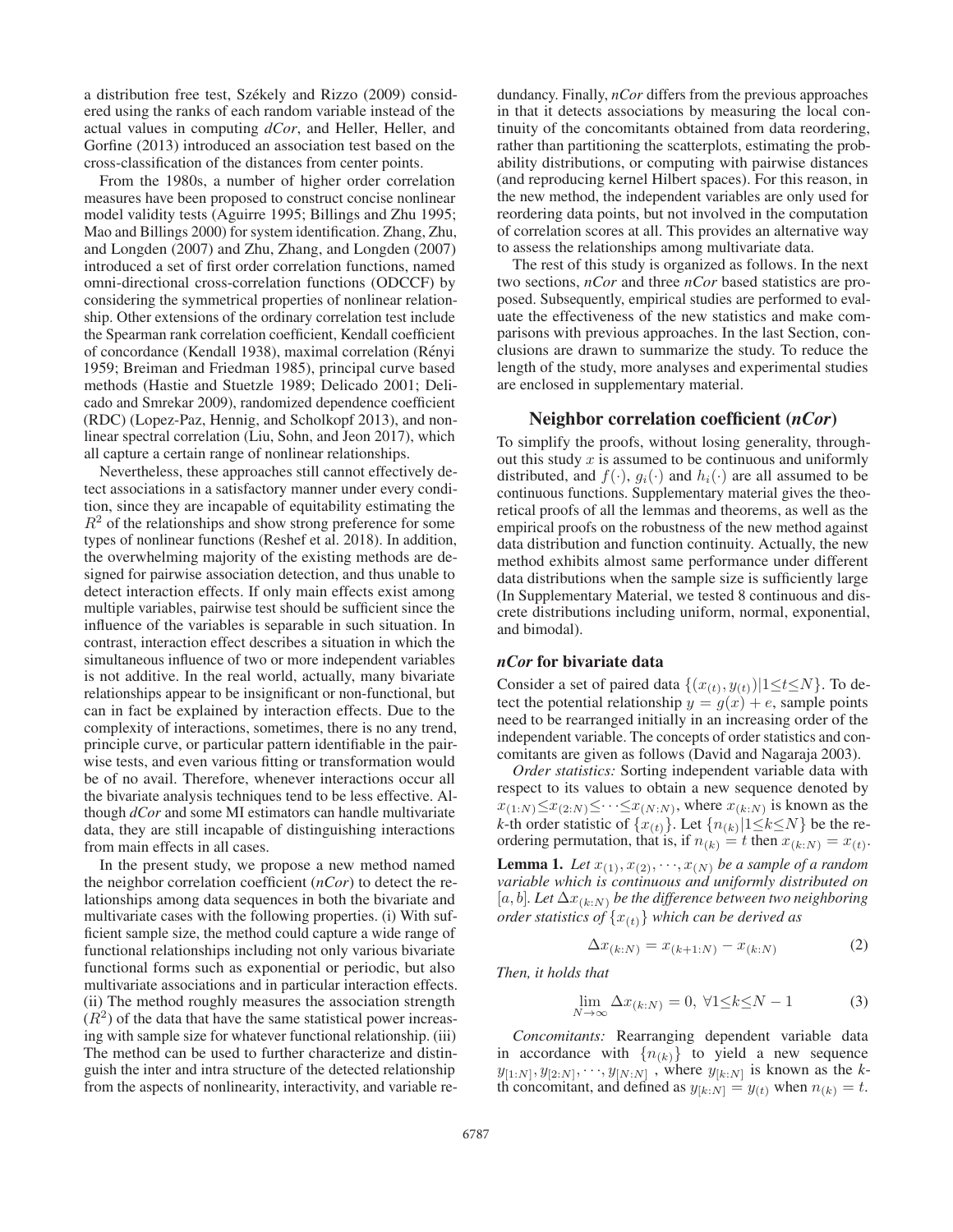**Lemma 2.** *Let*  $\{(x_{(t)}, y_{(t)}) | 1 \le t \le N\}$  *be observed from a noise free continuous relationship*  $y = g(x)$ *, where*  $x \in [a, b]$ *is a uniformly distributed random variable. Let*  $\Delta y_{[k\cdot N]}$  *be the difference between two neighboring concomitants which can be derived as*

$$
\Delta y_{[k:N]} = y_{[k+1:N]} - y_{[k:N]}
$$
 (4)

Let  $\Delta y$  *denote the sequence of*  $\{\Delta y_{[k:N]}\}$ *. If* N *is sufficiently large, then*  $\text{Var}(\Delta y) < \text{Var}(y)$ *. In addition,* 

$$
\lim_{N \to \infty} \Delta y_{[k:N]} = 0, \ \forall 1 \le k \le N - 1 \tag{5}
$$

Figure 1 shows the scatterplots of four typical data relationships that when  $\Delta x_{(k:N)}$  is sufficiently small (due to large N), the amplitude of  $\Delta y_{[k:N]}$  should be much smaller than that of  $y_{(t)}(y_{[k:N]})$ .



Figure 1: The scatterplots of four bivariate associations.

*nCor* measures how much knowing the independent variables determines the value of the dependent variable based on the idea that, if a continuous functional relationship exists, the data points which are very similar in the independent variables should also have similar values in the dependent variable. In such a situation,  $y_{[k:N]}$  will exhibit a positive correlation with  $y_{[k+1:N]} = y_{[k:N]} + \Delta y_{[k:N]}$ . Pairwise neighbor-<br>ing concomitants then are used to compute *nCor* by means ing concomitants, then, are used to compute *nCor* by means of the product-moment correlation coefficient as below.

Definition 1. *neighbor correlation coefficient (*nCor*). Let*  $(y', y'')$  denote the paired sequences of the neighboring<br>concomitants where  $y' = \{y_{1}, y_{2}\}$   $1 \leq k \leq N-1$  and *concomitants where*  $y' = \{y_{[k:N]} | 1 \le k \le N-1 \}$  *and*  $y'' = \{y_{[k+1:N]} | 1 \le k \le N-1\}$ *. nCor is defined as* 

$$
nCor(x, y) = \frac{Cov(y', y'')}{\sqrt{Var(y')Var(y'')}}
$$
 (6)

*where* Cov(·) *and* Var(·) *denote covariance and variance operators respectively.* nCor *when applied to a sample can be calculated as (7).*

**Theorem 1.** Let  $\{(x_{(t)}, y_{(t)})\}$   $(|x| \ge 1)$  be a data sample *that is observed from random variables*  $(x, y)$ *. If*  $(x, y)$  *are independent, then the expectation of the correlation coefficient*

*has*  $nCor(\mathbf{x}, y) = 0$ *. When applied to a sample, a hypothesis test rejects the null hypothesis of independence if*

$$
|nCor(\mathbf{x}, y)| > \tanh (\Phi^{-1}(1 - \alpha/2) / \sqrt{(N - 4)})
$$
 (8)

*where* Φ(·) *denotes the standard normal cumulative distribution function and*  $\alpha$  *is the significance level of the test.* 

**Theorem 2.** Let  $\{(x_{(t),i}, y_{(t)})\}$  be paired data that is ob*served from the relationship as defined in* (1)*, and each*  $x_i \in \mathbf{x}$  *is uniformly distributed on* [a, b]. If a main effect  $g_i(x_i)$  exists, with sufficient N, the correlation coefficient *has*  $nCor(x, y) > 0$ *. In addition,* 

$$
\lim_{N \to \infty} nCor(x, y) = \text{Var}(g(x)) / \text{Var}(y) \tag{9}
$$

# *nCor* for multivariate data

When considering the relationship among three or more variables, an interaction effect may arise that the association between each of the interacting variables and the dependent variable depends on the values of the other interacting variable(s). Figure 2(a) clearly suggests that when an interaction occurs, the value of  $y(t)$  is unpredictable if only  $x(t)$ , or  $x_{(t),2}$  is known. Although  $\Delta x_{(k:N),1}$  is small,  $\Delta y_{[k:N]}$  could be large due to the potentially large value of  $\Delta x_{(k:N),2}$ . In this case, the aforementioned order statistics based data rearranging is no longer sufficient.



Figure 2: The scatterplots (a) and contour map (b) of  $y =$  $x_1x_2$  with 100 sample points.

To address this problem, we convert the data reordering process to a travelling salesman problem (TSP) by considering the reordering permutation as a short route that visits each sample point in the multi-dimensional independent variable space exactly once. Then,  $\{n_{(k)}\}$  obtained from solving TSP are applied to generate concomitants for computing  $nCor$ . Figure 2(b) shows that although a short route cannot make each  $\{x_{(t),i}\}\$ be rearranged in an ascending or descending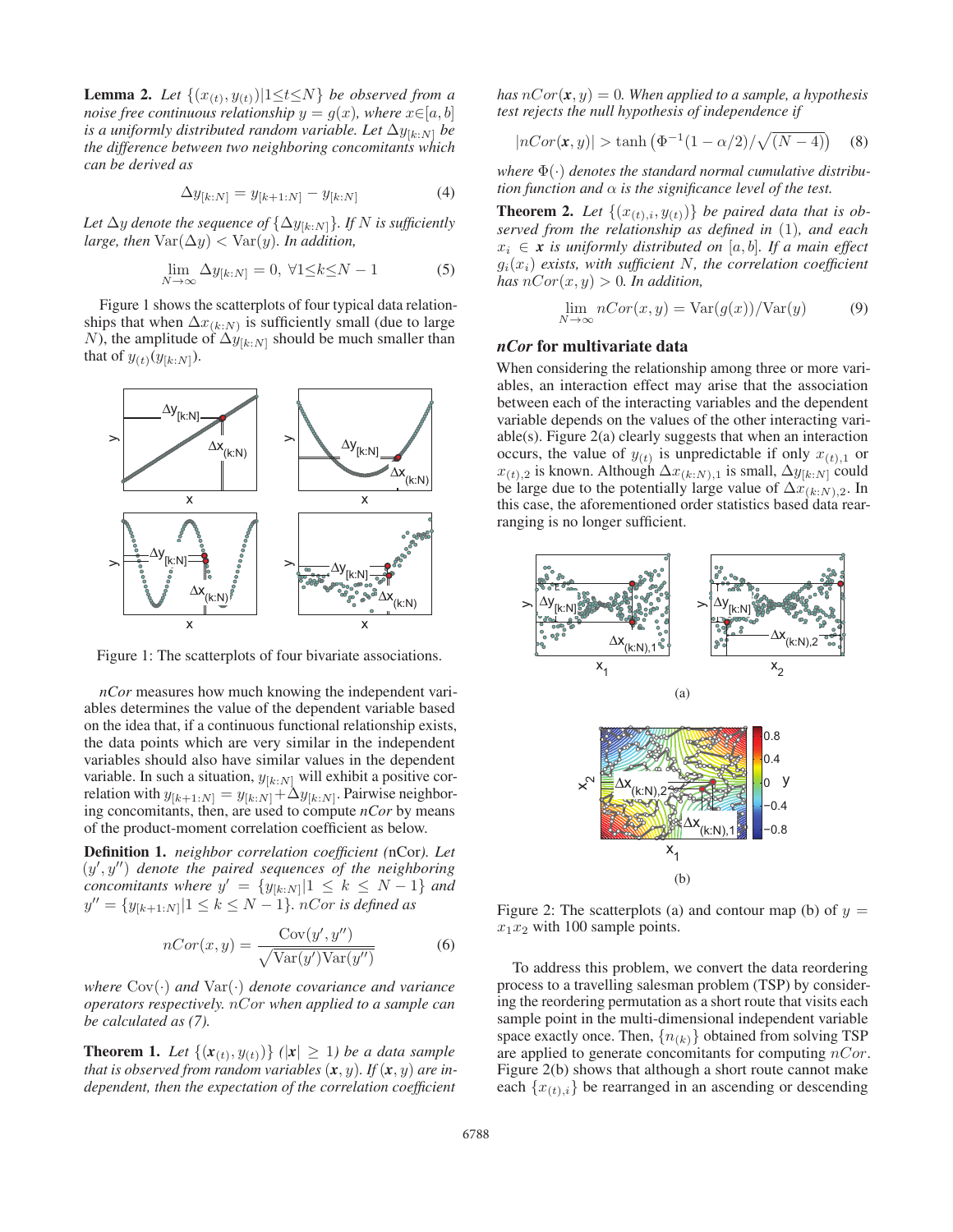$$
nCor(x,y) = \frac{(N-1)\sum_{k=1}^{N-1} y_{[k:N]} y_{[k+1:N]} - \sum_{k=1}^{N-1} y_{[k:N]} \sum_{k=1}^{N-1} y_{[k+1:N]}}{\sqrt{(N-1)\sum_{k=1}^{N-1} y_{[k:N]}^2 - (\sum_{k=1}^{N-1} y_{[k:N]})^2} \sqrt{(N-1)\sum_{k=1}^{N-1} y_{[k+1:N]}^2 - (\sum_{k=1}^{N-1} y_{[k+1:N]})^2}}
$$
(7)

order, it still ensures not only a small distance between each pair of connected data points in the space of x (which is defined as  $\lambda_{n_{(k)}n_{(k+1)}} = ||\mathbf{x}_{(k:N)} - \mathbf{x}_{(k+1:N)}||$ , but also a small difference in  $y(\Delta y_{[k:N]})$ .

**Lemma 3.** Let  $\{(\mathbf{x}_{(t)}, y_{(t)}) | 1 \le t \le N\}$  *be observed from a noise free continuous relationship*  $y = f(x)$  *where each*  $x_i \in \mathbf{x}$  *is uniformly distributed on* [a, b]. Let  $\lambda_{n_{(k)}^*, n_{(k+1)}^*}$  be<br>obtained from the optimum mondaring pormutation that is *obtained from the optimum reordering permutation that is defined as*

$$
\{n_{(k)}^*\} = \underset{n_{(1)},\cdots,n_{(N)}}{\text{arg min}} \left( \sum_{k=1}^N \lambda_{n_{(k)}n_{(k+1)}} + \lambda_{n_{(1)}n_{(N)}} \right) \tag{10}
$$

*Then, it holds that*

$$
\lim_{N \to \infty} \Delta y_{[k:N]} = 0, \ \forall 1 \le t \le N \tag{11}
$$

**Theorem 3.** Let  $\{(\mathbf{x}_{(t)}, y_{(t)})\}$  be a data sample that is ob*served from the relationship as defined in* (1)*, and each*  $x_i \in \mathbf{x}$  *is uniformly distributed on* [a, b]. Suppose  $nCor(\mathbf{x}, y)$ is calculated based on the optimum  $\{n_{(k)}^*\}$ . Then,

$$
\lim_{N \to \infty} nCor(\mathbf{x}, y) = \text{Var}(f(\mathbf{x}))/\text{Var}(y)
$$
\n
$$
= \sum_{x_i \in \mathbf{x}} \frac{\text{Var}(g_i(x_i))}{\text{Var}(y)} + \sum_{|\mathbf{x}_i \subseteq \mathbf{x}| \ge 2} \frac{\text{Var}(h_i(\mathbf{x}_i))}{\text{Var}(y)} \tag{12}
$$

In this study, we adopt the nearest neighbor (NN) algorithm (Algorithm 1) to solve TSP (Gutin and Punnen 2007), which is simple and can quickly yield a short route of sufficient quality to satisfy the needs of association detection. (i) The time complexity of NN algorithm is  $O(N^2)$  which means that the computational time of  $nCor(\mathbf{x}, y)$  mainly depends on N but not on M. (ii)  $nCor$  is able to cope with high dimensional x without a large expense of computational cost. With increasing  $M$ , however, the power of  $nCor$  on approximating  $R^2$  decreases little by little, since with fixed  $\overline{N}$ the data points become more sparse in a higher dimensional space. (iii)  $nCor$  is robust to non-optimal reordering, and it is not sensitive on any particular order of the data points. Even though a TSP route is comparatively bad, the majority of the connected data points are still close to each other in x space, that is enough for computing  $nCor$ .

## Three *nCor* based association measures

To further characterize the inter and intra structure of the detected associations, three *nCor* based statistics are also proposed in this study.

### Algorithm 1 NN algorithm based data reordering.

**Input:** Euclidean distance matrix of sample data  $\{x_{(t)}\}$ , denoted by  $[\lambda_{pq}]^{N \times N}$  where  $\lambda_{pq} = ||\mathbf{x}_{(p)} - \mathbf{x}_{(q)}||;$ <br>where  $\lambda_{pq} = ||\mathbf{x}_{(p)} - \mathbf{x}_{(q)}||;$ **Output:** concomitants  $\{y_{[k:N]}|1 \le k \le N\};$ Start on data point  $t \leftarrow 1$  as the current data point, set  $n_{(1)} \leftarrow 1$  and  $y_{[1:N]} \leftarrow y_{(t)};$ <br>for  $k \leftarrow 1$  to  $N - 1$  do **for**  $k \leftarrow 1$  to  $N - 1$  **do**<br>Find out the shorte Find out the shortest distance connecting the current data point t and an unvisited data point  $i \notin \{n_{(1)}, \cdots,$  $n_{(k)}$ } that  $i^* \leftarrow \argmin_i \lambda_{it}$ ; Move the current data point to  $t \leftarrow i^*$ , set  $n_{(k+1)} \leftarrow i^*$ and  $y_{[k+1:N]}\mathord{\leftarrow} y_{(i^*)};$ end for

Definition 2. *The coefficient of interaction (COI)*

$$
COI(\mathbf{x}, y) = nCor(\mathbf{x}, y) - \sum_{x_i \in \mathbf{x}} \max(0, nCor(x_i, y)) - \sum_{|\mathbf{x}_i \subset \mathbf{x}| \ge 2} \max(0, COI(\mathbf{x}_i, y)) \tag{13}
$$

*where*  $2 \leq |x_i| < |x|$ *.* 

 $COI(\mathbf{x}, y)$   $(COI(x_1 \cdots x_M, y))$  is a measure of the strength of the interaction effect exactly in terms of x, and by Theorem 3 it holds that  $\lim_{N\to\infty} COI(\mathbf{x}, y)$  =  $Var(h(\mathbf{x}))/Var(y)$ .

Remark 1. *COI and* nCor *can be used together to distin*guish interaction from main effect. (i) If  $nCor(x_i, y)$  is sig*nificant, then a main effect exists between*  $x_i$  *and*  $y$ *. The stronger the main effect is the larger the* nCor *value will be. (ii)* If  $nCor(x_i, y)$  *is significant and*  $COI(x, y) > 0$ *, then an interaction may exists. The stronger the interaction effect is the larger the COI value will be.*

Definition 3. *The coefficient of nonlinearity (CON)*

$$
CON(x, y) = nCor(x, y) - Cor2(x, y)
$$
 (14)

*where* Cor(x, y) *denotes the Pearson correlation coefficient.*

 $CON(x, y)$  is a measure of the nonlinearity of main effect, which indicates the strength of the nonlinear part of a bivariate association. CON is defined similar as the measure of nonlinearity  $MIC - \rho^2$  in (Reshef et al. 2011).

Remark 2. *CON and* Cor *can be used together to distinguish linear and nonlinear associations. Consider a significant*  $nCor(x, y)$ *. (i)*  $CON(x, y) \leq 0$  *indicates that only a linear association exists. (ii)*  $CON(x, y) > 0$  *indicates that the association is nonlinear. The stronger the nonlinear effect is the larger the CON value will be. (iii) An insignificant*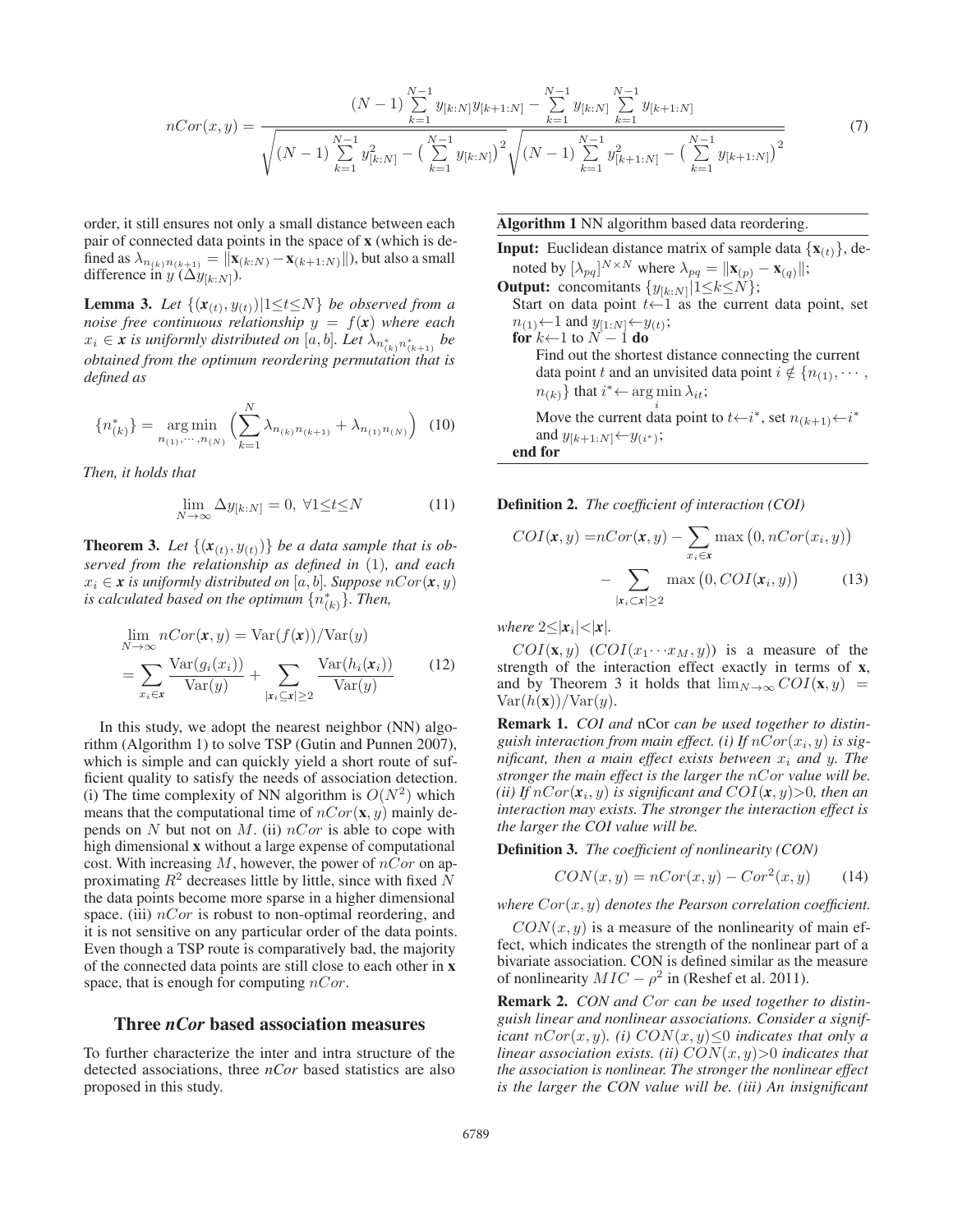

Figure 3: Diagnose and characterize various associations by using  $nCor$  and the three  $nCor$  based statistics

Cor(x, y) *indicates that there only exists a nonlinear effect such that a linear model will completely fail to capture the underlying relationship.*

Definition 4. *The coefficient of essentialness (COE)*

$$
COE(\mathbf{x}_s, y) = nCor(\mathbf{x}, y) - \max(0, nCor(\mathbf{x} \setminus \mathbf{x}_s, y))
$$
\n(15)

*where*  $\mathbf{x}_s \subset \mathbf{x}$ *, and*  $\mathbf{x} \setminus \mathbf{x}_s = \{x_i | \forall x_i \in \mathbf{x}, x_i \notin \mathbf{x}_s\}.$ 

 $COE(\mathbf{x}_s, y)$  ( $COE(x_{s_1} \cdots x_{s_m}, y)$ ) implies whether or not  $\mathbf{x}_s$  is redundant in the presence of  $\mathbf{x}\backslash \mathbf{x}_s$ . Its role is similar as that of the partial correlation coefficient in the linear case and conditional MI (CMI) which is the MI of two variables conditioned to a third one (Fleuret 2004; Sato et al. 2006; Runge 2018).

Remark 3. *COE can be used to detect if a subset of independent variables is essential in analyzing the dependent variable. Consider a significant*  $nCor(\mathbf{x}, y)$  *and a subset*  $\mathbf{x}_s$ *.*  $(i) COE(x_s, y) > 0$  *indicates that*  $x_s$  *is essential in that it contains at least one irreplaceable independent variable that must be involved in model construction. (ii) Generally, the more essential x*<sup>s</sup> *of same size is, the larger value the COE test will yield, and thus needs to be given a higher priority in analyzing* y*.*

Summarily, Fig. 3 depicts the decision tree that represents how to diagnose and characterize various associations arising from a subset of independent variables  $1 \le |x_s| \le M$  by the use of  $Cor$ ,  $nCor$  and the three  $nCor$  based statistics.

### Empirical studies

In this section, a set of simulation examples and a real-world data set are employed to illustrate the effectiveness of the new method. Supplementary material gives the detailed experimental settings, as well as more empirical demonstrations of  $nCor$  on detecting associations and approximating  $R^2$  under different data distributions, sample sizes, non-optimum data reordering, and independent variable numbers.

## Simulation experiments and comparative analysis

Six simulated examples were performed here for comparison purposes. Table 1 presents the underlying associations that cover a wide range of functional forms including parabolic, exponential, periodic, cross term, mixture function, and even classification problem (step function).

Table 1: The six simulated examples  $(|g|$  and  $|h|$  respectively denote the numbers of main effects  $g(\cdot)$  and interactions  $h(\cdot)$ occuring in each  $f(\cdot)$ ).

| $y_1 = \begin{cases} \sin(10x_2), & x_1 \ge 0 \\ \sin(10x_2 + 2), & x_1 < 0 \end{cases}$<br>$y_2 = x_1x_2 - 0.7x_2x_3 + 3x_1x_2x_3$<br>$y_3 = x_1x_2^2 - 3x_1 + cos(20x_3) + e$<br>$\int y_4 = \cos(20x_1x_2)x_2 + 0.5 \exp(x_2) + e$ |  |
|---------------------------------------------------------------------------------------------------------------------------------------------------------------------------------------------------------------------------------------|--|
|                                                                                                                                                                                                                                       |  |
|                                                                                                                                                                                                                                       |  |
|                                                                                                                                                                                                                                       |  |
| $x_3 = 0.667x_2 + 0.333u$                                                                                                                                                                                                             |  |
| $(x_1, x_2, y_5)$ : two-spirals problem                                                                                                                                                                                               |  |
| $(x_1, x_2, y_6)$ : noisy two-spirals problem                                                                                                                                                                                         |  |

In examples 1 to 4, we considered three random independent variables with uniform distribution and amplitude range from -1 to 1. In examples 3 and 4, a normally distributed random noise with zero mean and variance of 0.25 was applied to increase the difficulties of association detection. All the data sequences for the first four examples were generated with length of 1000. In example 4, collinearity occurred between  $x_2$  and  $x_3$ , and u was set to be a random variable having an identical distribution of  $x_i$ . Examples 5, called two-spirals problem, is a benchmark task for nonlinear classification, which consists of two spirals each with 200 samples in a 2-D space. In example 6, each independent variable of the two-spirals problem was corrupted by a normally distributed additive noise with zero mean and variance of  $1 \times 10^{-4}$ . In addition, 40 randomly selected samples (10%) were wrongly categorized that led to a noisy dependent variable.

Here, we compared *nCor* with MIC, *dCor*, kNN based MI, CODCF, and the RDC whose outstanding performances have been extensively demonstrated (Reshef et al. 2018). To make comparisons easier, the MI values were re-scaled to the range [0, 1] (Gelfand and Yaglom 1957; Lange and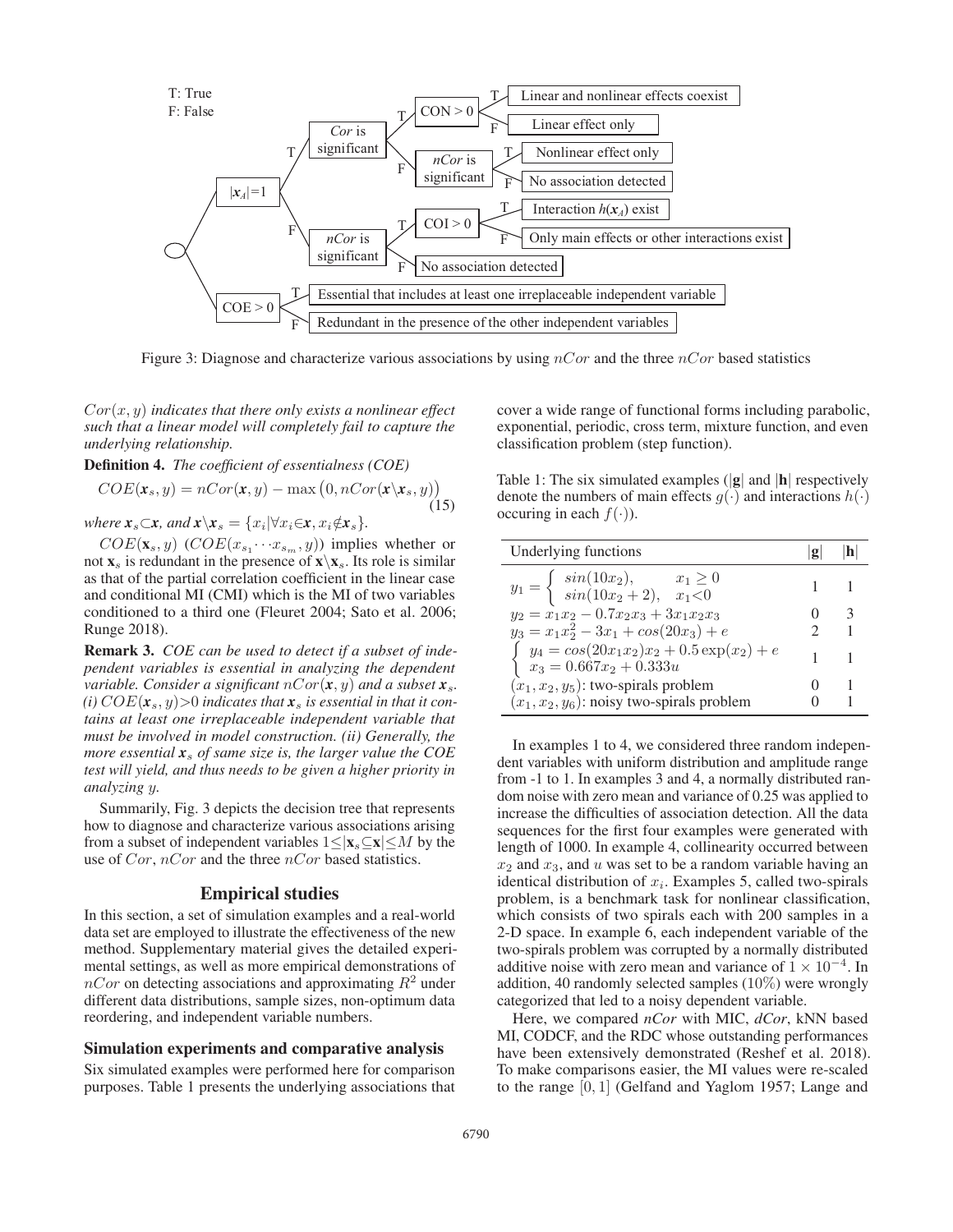Table 2: Association detection by using previous methods (significant scores are marked with underlines).

|       | MIC(x, y)             |       |       | CODE(x, y) |          |          |             | $RDC(\mathbf{x}, y)$                                     |       |          |          |          |          |             |
|-------|-----------------------|-------|-------|------------|----------|----------|-------------|----------------------------------------------------------|-------|----------|----------|----------|----------|-------------|
|       | $x_1$                 | $x_2$ | $x_3$ | $x_1$      | $x_2$    | $x_3$    |             | $x_1$                                                    | $x_2$ | $x_3$    | $x_1x_2$ | $x_1x_3$ | $x_2x_3$ | $x_1x_2x_3$ |
| $y_1$ | 0.134                 | 0.462 | 0.134 | $-0.032$   | $-0.096$ | $-0.001$ |             | 0.107                                                    | 0.244 | 0.095    | 0.260    | 0.149    | 0.212    | 0.255       |
| $y_2$ | 0.180                 | 0.229 | 0.231 | 0.384      | 0.479    | 0.353    |             | 0.478                                                    | 0.532 | 0.503    | 0.693    | 0.730    | 0.714    | 0.976       |
| $y_3$ | 0.412                 | 0.131 | 0.268 | $-0.659$   | $-0.360$ | 0.039    |             | 0.664                                                    | 0.390 | 0.118    | 0.809    | 0.673    | 0.382    | 0.814       |
| $y_4$ | 0.133                 | 0.242 | 0.226 | 0.009      | 0.441    | 0.392    |             | 0.098                                                    | 0.477 | 0.414    | 0.486    | 0.424    | 0.483    | 0.491       |
| $y_5$ | 0.222                 | 0.207 |       | 0.098      | 0.006    |          |             | 0.012                                                    | 0.001 |          | 0.020    |          |          |             |
| $y_6$ | 0.196                 | 0.183 |       | 0.080      | 0.009    |          |             | 0.011                                                    | 0.004 |          | 0.023    |          |          |             |
|       | $dCor(\mathbf{x}, y)$ |       |       |            |          |          |             | $r_{MI}^2(\mathbf{x}, y) = 1 - exp(-2MI(\mathbf{x}, y))$ |       |          |          |          |          |             |
|       | $x_1$                 | $x_2$ | $x_3$ | $x_1x_2$   | $x_1x_3$ | $x_2x_3$ | $x_1x_2x_3$ | $x_1$                                                    | $x_2$ | $x_3$    | $x_1x_2$ | $x_1x_3$ | $x_2x_3$ | $x_1x_2x_3$ |
| $y_1$ | 0.054                 | 0.114 | 0.043 | 0.106      | 0.062    | 0.079    | 0.089       | $\Omega$                                                 | 0.992 | $\Omega$ | 0.862    | 0.001    | 0.548    | 0.522       |
| $y_2$ | 0.210                 | 0.213 | 0.262 | 0.279      | 0.267    | 0.290    | 0.342       | 0.296                                                    | 0.510 | 0.312    | 0.791    | 0.725    | 0.796    | 0.978       |
| $y_3$ | 0.624                 | 0.106 | 0.070 | 0.558      | 0.525    | 0.092    | 0.498       | 0.487                                                    | 0.163 | 0.207    | 0.643    | 0.546    | 0.256    | 0.572       |
| $y_4$ | 0.052                 | 0.405 | 0.360 | 0.342      | 0.263    | 0.400    | 0.361       | 0.089                                                    | 0.260 | 0.212    | 0.461    | 0.205    | 0.326    | 0.383       |
| $y_5$ | 0.091                 | 0.034 |       | 0.081      |          |          |             | 0.025                                                    | 0.090 |          | 0.747    |          |          |             |
| $y_6$ | 0.079                 | 0.049 |       | 0.079      |          |          |             | 0.001                                                    | 0.030 |          | 0.463    |          |          |             |



Figure 4: The scatterplots and association detection for the six examples. According to the properties of the new statistics, significant main effects (*nCor*), detected interaction effects (COI) and essential independent variables (COE) are marked as red, blue, and green respectively. *nCor* were tested for significance using Fisher's transformation with the same confidence limits  $(\alpha = 5\%)$  that are  $\pm 0.062$  for examples 1-4 and  $\pm 0.098$  for the last two.

Grubmuller 2005). The hypothesis test introduced in (Zhang, Zhu, and Longden 2007; Reshef et al. 2011; Székely, Rizzo, and Bakirov 2007; Lopez-Paz, Hennig, and Scholkopf 2013) was used to detect significant associations at 95% confidence level ( $\alpha = 0.05$ ). For MIC and other MI measures, the empirical confidence limits were obtained through using 1000

surrogate sets of random data (Reshef et al. 2018).

Tables 2 presents the experimental results. (i) None of these measures can capture every underlying relationship with satisfactory results, and particularly the association between  $x_1$  and  $y_1$  which is missed out by all the methods except RDC. Generally, the multivariate measures achieve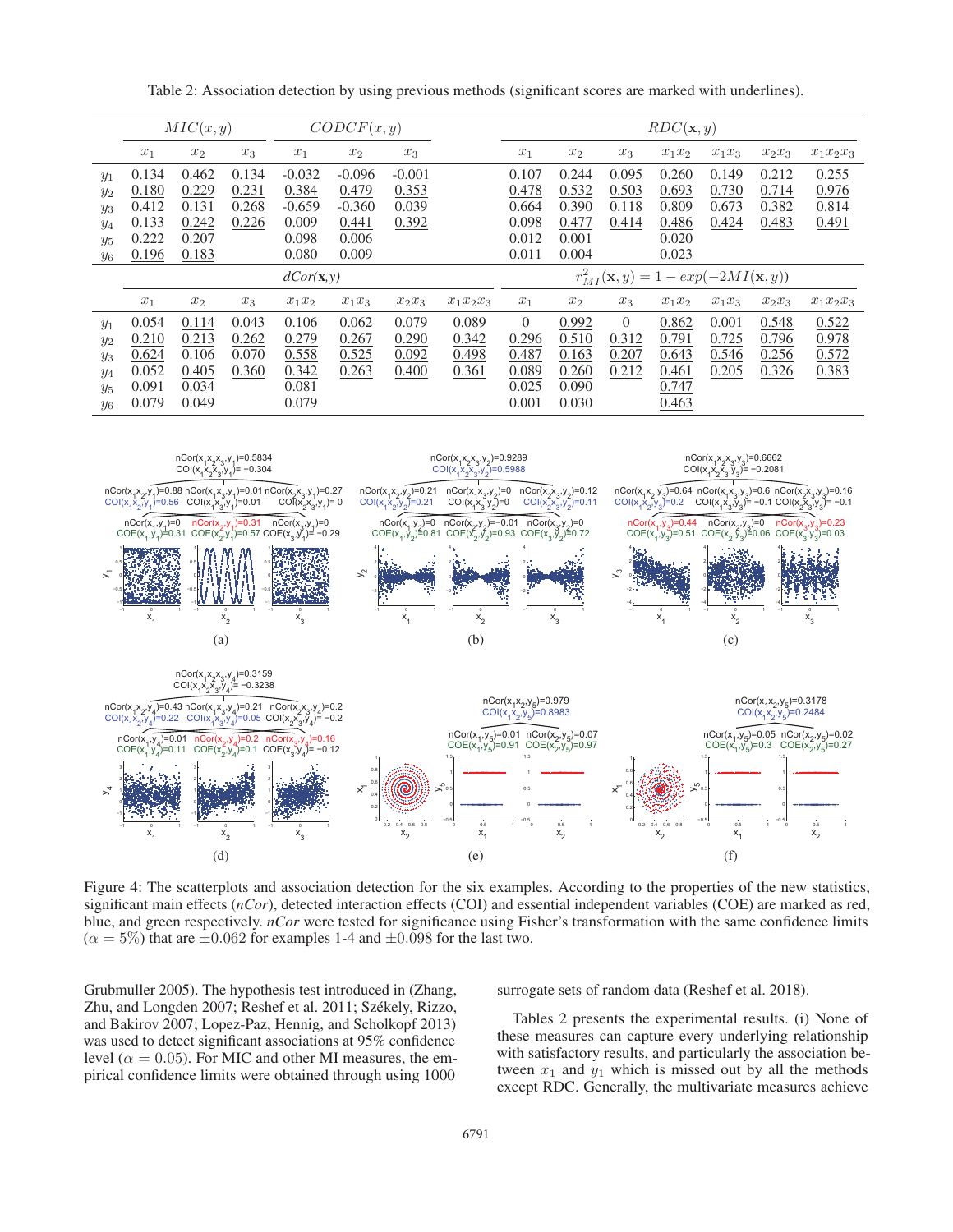

Figure 5: Six typical examples of the associations detected by *nCor* and COI, including three interactions (a-i) and three main effects (j-l). In (g-l),  $\hat{f}_L(\cdot)$  and  $\hat{f}_N(\cdot)$  respectively indicate that the line or curve (surface), and  $R^2$  are obtained through using linear regression or ANN.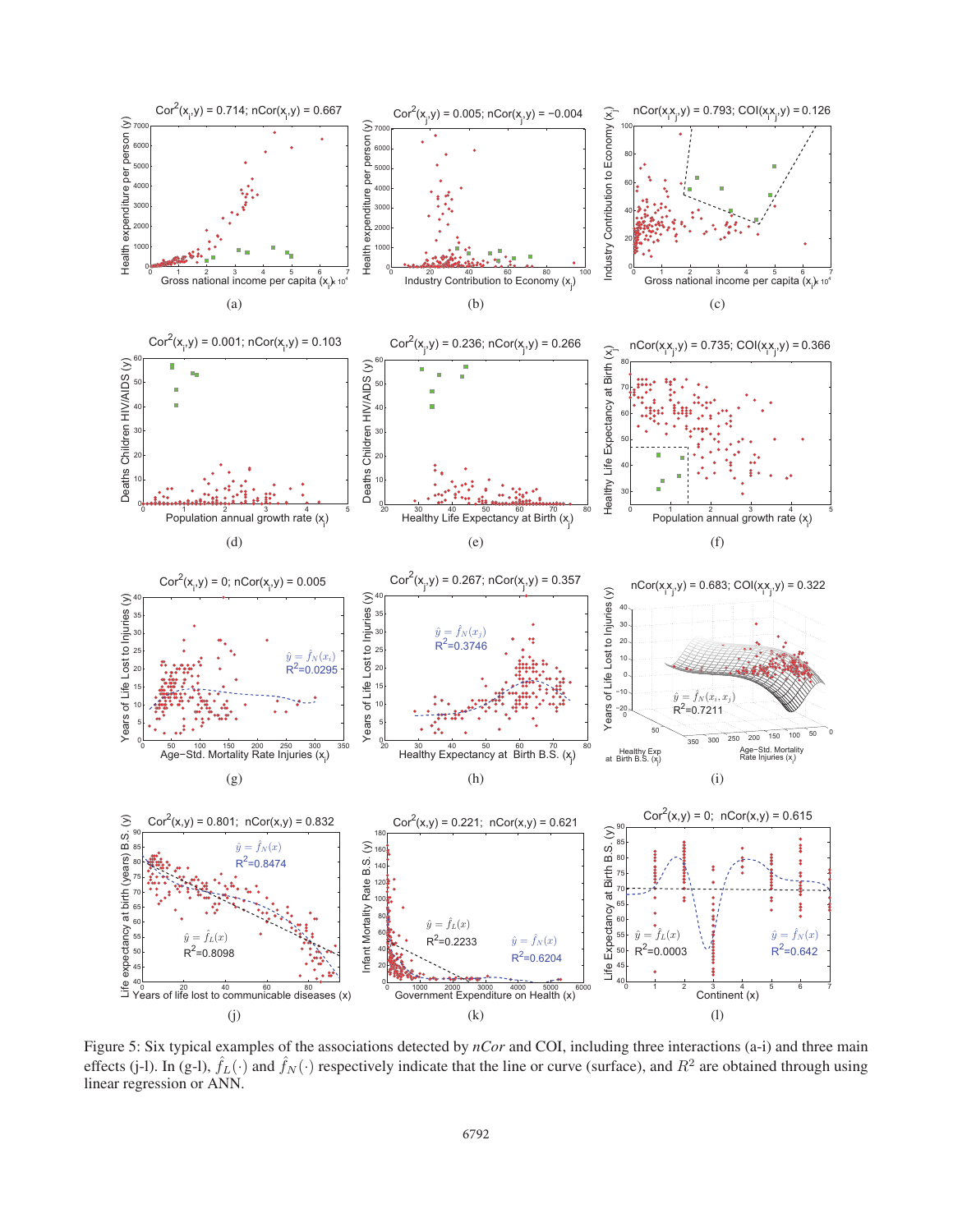better performance than the bivariate ones. By using these methods, however, there are still some missed detections. (ii) Despite exceeding the confidence interval, these measures cannot assign appropriate scores to correctly state the importance of each independent variable to predicting or classifying the dependent variable. For instance, the values of  $CODE(x_2, y_1)$ ,  $RDC(x_1x_2, y_1)$ ,  $MIC(x_1, y_5)$ , and  $MIC(x_2, y_5)$  just slightly exceed the confidence limits, whereas the corresponding variables are strongly associated.  $dCor(x_2, y_1) = 0.11$  and  $r_{MI}^2(x_2, y_1) = 0.99$ ,<br>however the real  $R^2$  is in fact about 0.3 (iii) Although however, the real  $R^2$  is in fact about 0.3. (iii) Although RDC,  $dCor$  and MI can handle both bivariate and multivariate data, they still cannot be used to distinguish between interactions and main effects. The detection results of the two measures are sometimes ambiguous and confusing so that it is quite difficult to properly discern interaction effects from these values. For example,  $r_{MI}^2(x_2, y_1) > r_{II}^2(x_1, x_2, y_1)$  but there is a strong interaction  $h(x_1, x_2)$  $r_{M I}^2(x_1x_2, y_1)$ , but there is a strong interaction  $h(x_1, x_2)$ ,<br>and  $y_1$  only can be predicted properly by using  $x_1$  and  $x_2$  siand  $y_1$  only can be predicted properly by using  $x_1$  and  $x_2$  simultaneously. In example 2,  $r_{M I}^2(x_1x_2, y_2)$ ,  $r_{M I}^2(x_1x_3, y_2)$ ,<br>and  $r_{3 \times I}^2(x_2x_2, y_2)$  yield very similar values, and especially and  $r_{MI}^2(x_2x_3, y_2)$  yield very similar values, and especially  $MI(x_1, y_2) > MI(x_1, y_2) + MI(x_2, y_2)$  but actually  $MI(x_1x_3, y_2) > MI(x_1, y_2) + MI(x_3, y_2)$ , but actually an exact interaction  $h(x_1, x_3)$  does not exist. In addition,  $RDC(x_1x_3, y_2) > RDC(x_2x_3, y_2) > RDC(x_1x_2, y_2),$ however,  $y_2$  precisely contains terms  $x_1x_2$  and  $x_2x_3$ .

Figure 3 shows the scatterplots of the six examples and the correlation detection results. As shown in the figures, the scatterplots display a variety of patterns. Especially between  $y_1$ ,  $y_4$  and  $x_1$ , there is even no any pattern that can be discovered by visual inspection of the scatterplots, since the data points just look like completely random. In contrast to the existing methods, *nCor* base statistics successfully detect the underlying relationships without any missed or false judgement. By COI test, all the interaction effects are precisely discerned from the associations along with a rough assessment of the effect strength. In example 2,  $COI(x_1x_2x_3, y_2)/COI(x_1x_2, y_2)=2.9$  and  $COI(x_2x_3, y_2)/COI(x_1x_2, y_2)=0.52$  are approximately equal to the theoretical values of the corresponding variance ratios which can be derived as  $Var(3x_1x_2x_3)/Var(x_1x_2) =$ 3 and  $Var(0.7x_2x_3)/Var(x_1x_2)=0.49$ . Moreover, a negative  $COE(x_3, y_4)$  indicates that  $x_3$  is redundant. That is to say, although  $nCor(x_3, y_4)$  yields a considerable value,  $x_3$  is not essential to analyzing  $y_4$  since the predictive information carried by  $x_3$  is fully overlapping with  $x_2$ .

#### Association detection in large data set

*nCor* based statistics were used to explore a real-world data set that consists of 357 social, economic, health, and political indicators for 202 countries around the world for the time period from 1960 through 2005. It was originally collected from the World Health Organization (WHO) and partner organizations (Rosling 2008; W.H.O. 2009). By the new method, we detected a huge number of interesting associations including both nonlinear main effects and interactions. For more statistical results see supplementary material.

Figure 5 shows six typical associations detected by the new measures. To confirm that *nCor* is an effective estimate of  $R^2$ , linear regression and feedforward artificial neural network (ANN) were implemented to identify the detected relationships to obtain the real  $R^2$  of the data. (i) Fig. 5 (a) depicts a superposition of two relationships which has been studied previously (Reshef et al. 2011) that, most data points obey a steeper trend, and the others obey a less steep trend. Obviously, it is impossible to separate the two trends of health expenditure  $(y)$  when considering the national income  $(x_i)$ alone. By COI test, we found another indicator, called industry contribution to economy  $(x_j)$ , which does not directly affect but interactively influences  $y$  (Figs. 5 (b, c)). When looking at y in the space of  $x_i$  and  $x_j$ , the less steep minority of points can be precisely separated from the others by three lines. (ii) Similarly, Figs. 5 (d-f) show another example which is even more persuasive. The COI test detect a strong interaction effect implying the fact that neither a low population growth rate  $(x_i)$  nor a short healthy life expectancy  $(x_i)$  is unique to the counties with extremely high deaths among children due to HIV/AIDS (the outliers of  $y$ ), but a combination of the two is. (iii) The third example is an association consisting of both main and interaction effects. Fig. 5 (g-i) show the relationships among the three variables, as well as the curves, surface, and the  $\overline{R}^2$  obtained from the best fitted ANNs (10 ANNs was trained for each case). By means of *nCor*, we can not only accurately reveal the composition of the association, but also properly foretell the  $R^2$  of the data. (iv) Figs. 5 (j-l) show three pairwise associations which are diagnosed respectively as weak, strong, and only nonlinear effects, and then confirmed by linear regression and ANN. Fig. 5 (l) suggests that even with a qualitative independent variable, *nCor* still exhibits an excellent detection power.

## Conclusion

Data-driven research is becoming increasingly popular in fields as varied as biology, physics, political science, and economics. In such kind of studies, association detection is one of the most critical issues, and may provide a lot of valuable insight into large and complex data sets that is otherwise difficult to obtain. *nCor* inherits the merits of the Person correlation coefficient in the linear case, but is generally applicable to measuring all types of functional relationships. The three *nCor* based statistics can be used to distinguish and characterize the associations from the aspects of nonlinearity, interactivity, and variable redundancy. These measures, as illustrated in the empirical studies, are simple but powerful, and may have a wide range of applications from quick association detection to various data analysis and interpretation.

#### References

Aguirre, L. A. 1995. A nonlinear correlation function for selecting the delay time in dynamical reconstructions. *Physics Letters A* 203(2-3):88–94.

Altman, N., and Krzywinski, M. 2015. Points of significance: Association, correlation and causation. *Nature Methods* 12(10):899–900.

Billings, S. A., and Zhu, Q. M. 1995. Model validation tests for multivariable nonlinear models including neural networks. *International Journal of Control* 62(4):749–766.